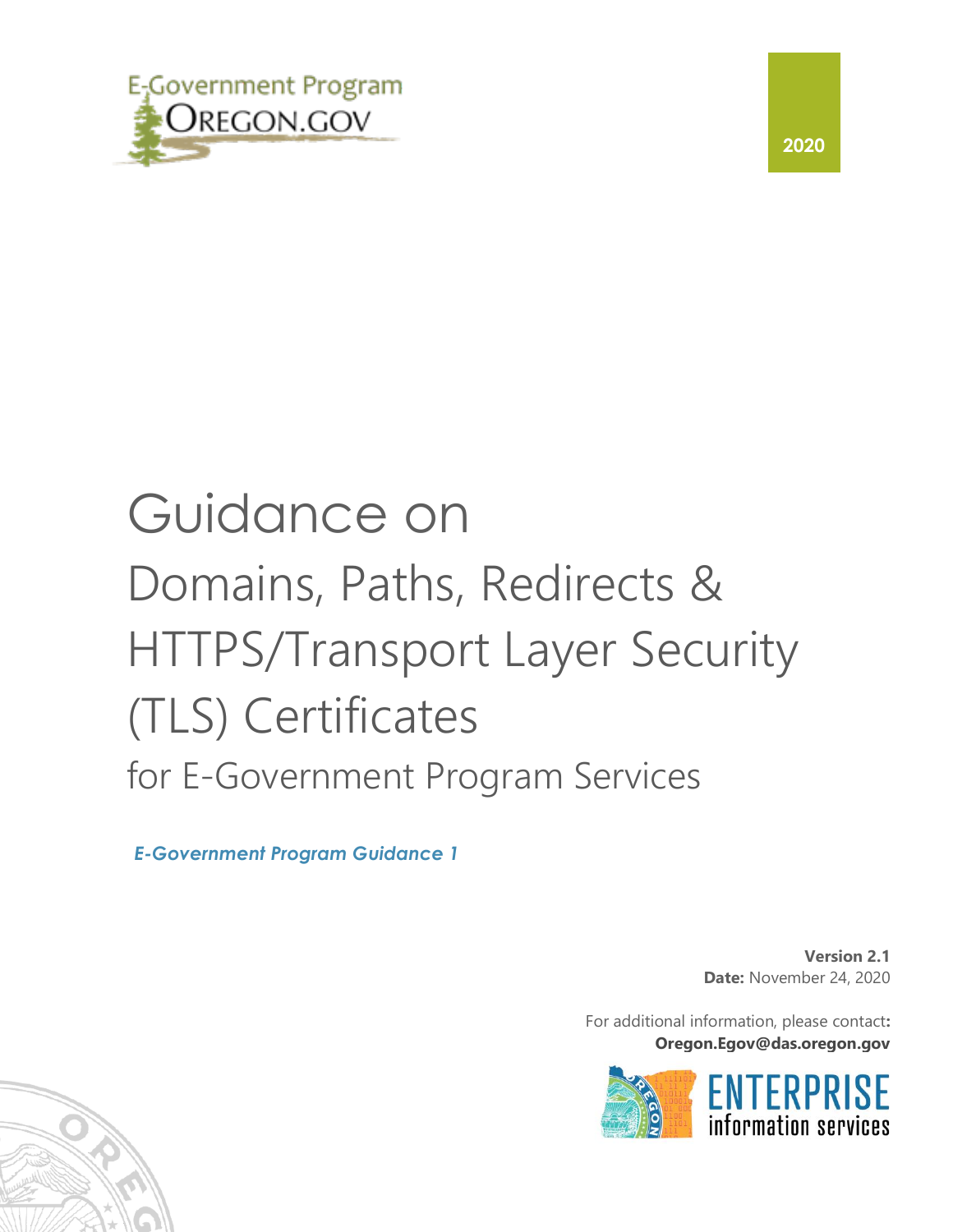#### Introduction

This document outlines the E-Government Program's recommended guidance to state agency management and Single Points of Contacts (SPOCs) for making informed decisions on the use of paths and subdomains of the Oregon.gov domain, external vanity domains, and associated HTTPS/Transport Layer Security (TLS) certificate needs for websites served by E-Government Program services through NIC Oregon*.*

Oregon.gov custom paths and subdomains are a practical and secure way of providing easy to remember website URLs<sup>1</sup> for your agency's important pages or documents. These paths and subdomain names are the preferred solution for state websites need to market shorter URLs.

In the rare case where there is sound business justification, and the use of an external, vanity domain (e.g. .COM and .ORG) is acceptable; however this is not recommended as it incurs additional financial burden, technical overhead, and may confuse visitors whether the URL leads to an official government website. When deciding whether to use an Oregon.gov path, subdomain, or a vanity domain, consider whether your business needs can be met by a regular Oregon.gov page name or subsite name on your agency's website.

Historically, the E-Government Program has facilitated many custom Oregon.gov paths or subdomains, and external domain redirects. In July 2018, web browsers began recommending that sites use HTTPS/TLS certificates whenever possible. Visiting sites that are not HTTPS-enabled display indicators and may prompt full-page warnings that the website is not secure as a result. In addition, URLs previously set up to redirect from external, non-Oregon.gov domains (e.g. .COM and .ORG) that do not have a TLS certificate applied may display security errors<sup>2</sup>.

Our recommended guidance regarding paths, subdomains, and external vanity domains is being updated to better reflect current security standards established by Enterprise Information Services (EIS) Cyber Security Services. As a result, the E-Government Program will continue facilitating the creation of paths and subdomains on the Oregon.gov domain and provide HTTPS/TLS certificates and redirects to E-Government Program-hosted websites; however, the program will no longer renew or pay for any domains that are not a part of the Oregon.gov domain nor cover their TLS certificates.

To ensure your agency's business can continue uninterrupted, it must request a path or subdomain on the Oregon.gov domain or purchase a TLS certificate(s) for all its non-Oregon.gov (vanity) domains. Failure to provide a TLS certificate for an external vanity domain may result in a security warning to visitors.



<sup>1</sup> For additional information about URLs, see [Appendix D.](#page-11-0)

<sup>&</sup>lt;sup>2</sup> For a sample error message, see [Appendix C.](#page-10-0)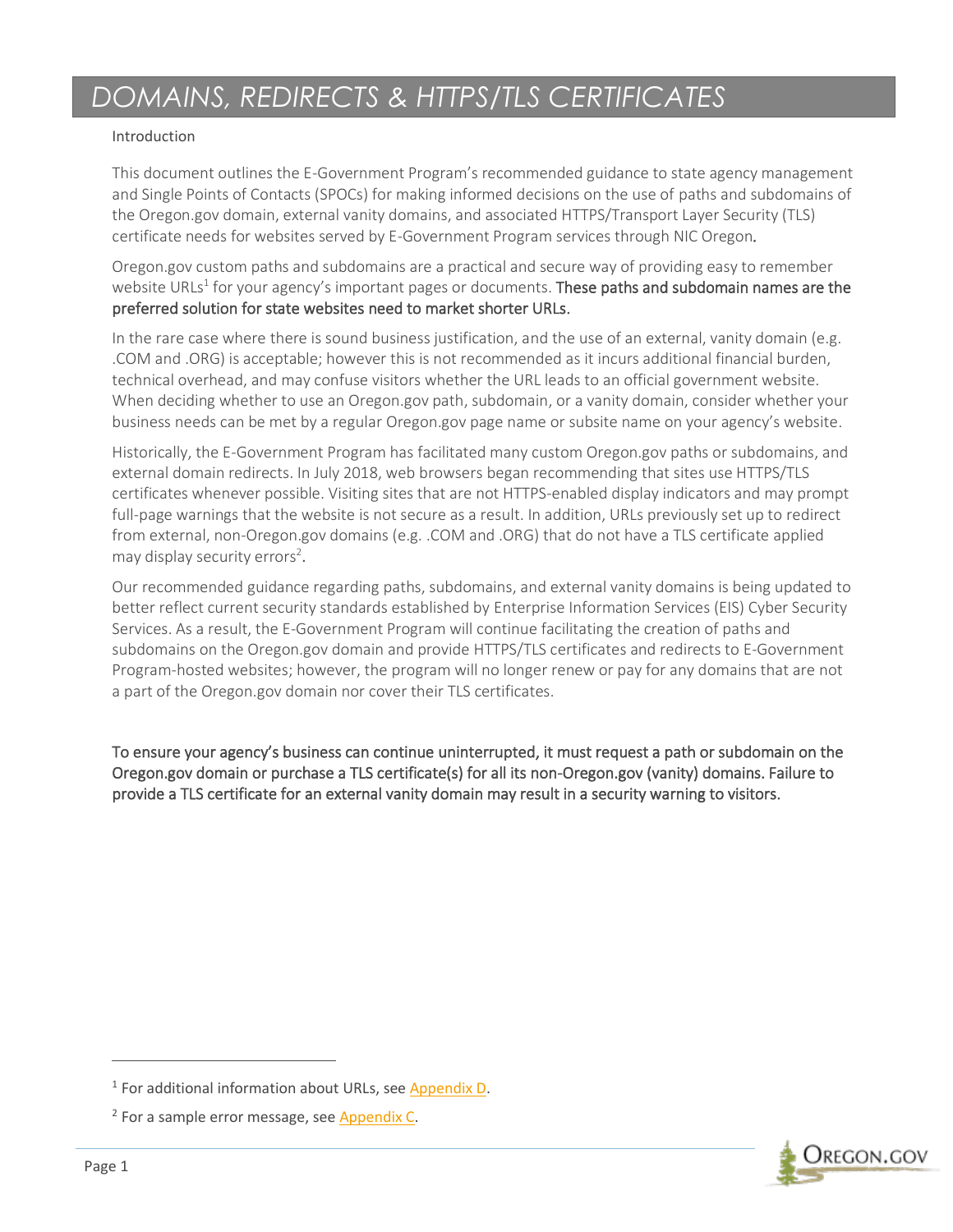# *Contents*

| Guidance                                                                                                |      |
|---------------------------------------------------------------------------------------------------------|------|
|                                                                                                         | 3    |
| Option 2 : Request a custom Oregon.gov path and a redirect (From the E-Government Service Desk) _____ 5 |      |
| Option 3 : Request a custom oregon.gov subdomain name (From State Data Center) and a redirect (From the | $-5$ |
| Option 4: Purchase A Vanity Domain Name and HTTPS/TLS Certificate (both incur an annual cost) 6         |      |
|                                                                                                         |      |
|                                                                                                         |      |
| - 9                                                                                                     |      |
| 10                                                                                                      |      |
|                                                                                                         |      |
|                                                                                                         |      |
| 13                                                                                                      |      |

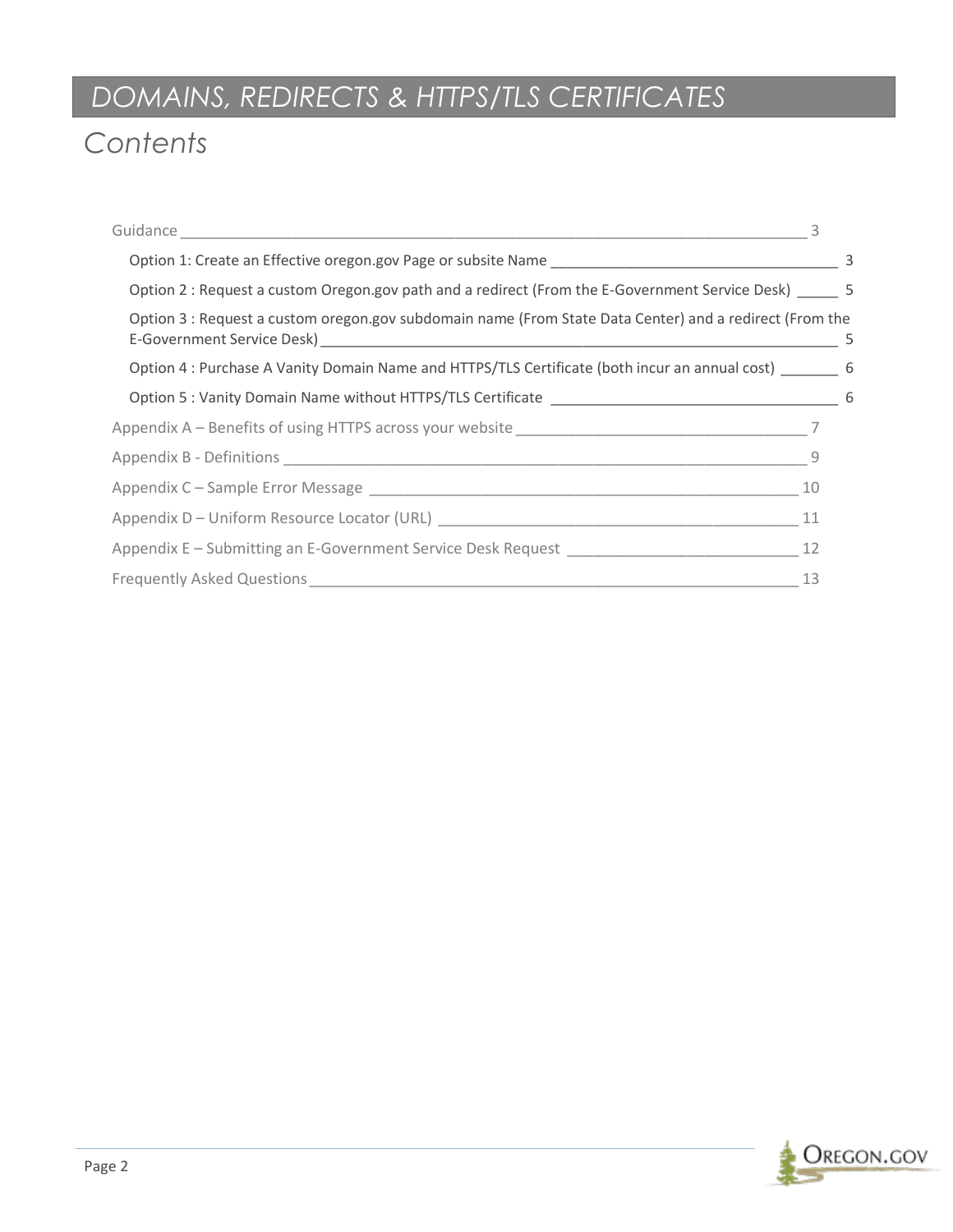### <span id="page-3-0"></span>*Guidance*

The E-Government Program recommends retiring the use of vanity domain names and strongly encourages the use of an Oregon.gov path (e.g. oregon.gov/yourpath) or subdomain name (e.g.

yoursubdomain.oregon.gov). Unlike other top-level domains which are used by non-profits and commercial entities, visitors associate a .GOV domain with a government website. Government use of non-government domains causes confusion and mistrust of government services. There is also a large, annual cost for nongovernment domain names, whereas there is no cost to members of the E-Government Program who use an Oregon.gov custom path or subdomain.

If agency's management and/or SPOC insist on the use of a non-Oregon.gov vanity domain name for business reasons (such as a domain/URL which is well-established), it is highly recommended to acquire a TLS certificate to ensure the safety and security of visitors' information. It is, however, recommended to begin a strategy to retire that domain/URL in favor of a custom Oregon.gov path or subdomain.

The following are three recommended options, and two other options which are not recommended:

### <span id="page-3-1"></span>*OPTION 1: CREATE AN EFFECTIVE OREGON.GOV PAGE OR SUBSITE NAME*

https://oregon.gov is the state's main website domain name. [Surveys](https://www.oregon.gov/epab/Documents/2019-EPAB-Annual-Report.pdf) indicate it is widely recognized as the State of Oregon's official online presence. Therefore, when creating content, a well-chosen subsite or page name can avoid necessitating the use of a custom path, subdomain or vanity URL (see Figure 1) entirely. When deciding on a subsite or page name, choose a short, relevant series of words which either include the title of the subsite/page or its main topic, while avoiding using too many words. Always convert any spaces to hyphens, as this improves recognition, sharing, and search engine optimization. This option saves time and prevents the agency from having to submit a ticket and/or to purchase and maintain a TLS certificate for a subdomain or vanity domain name.

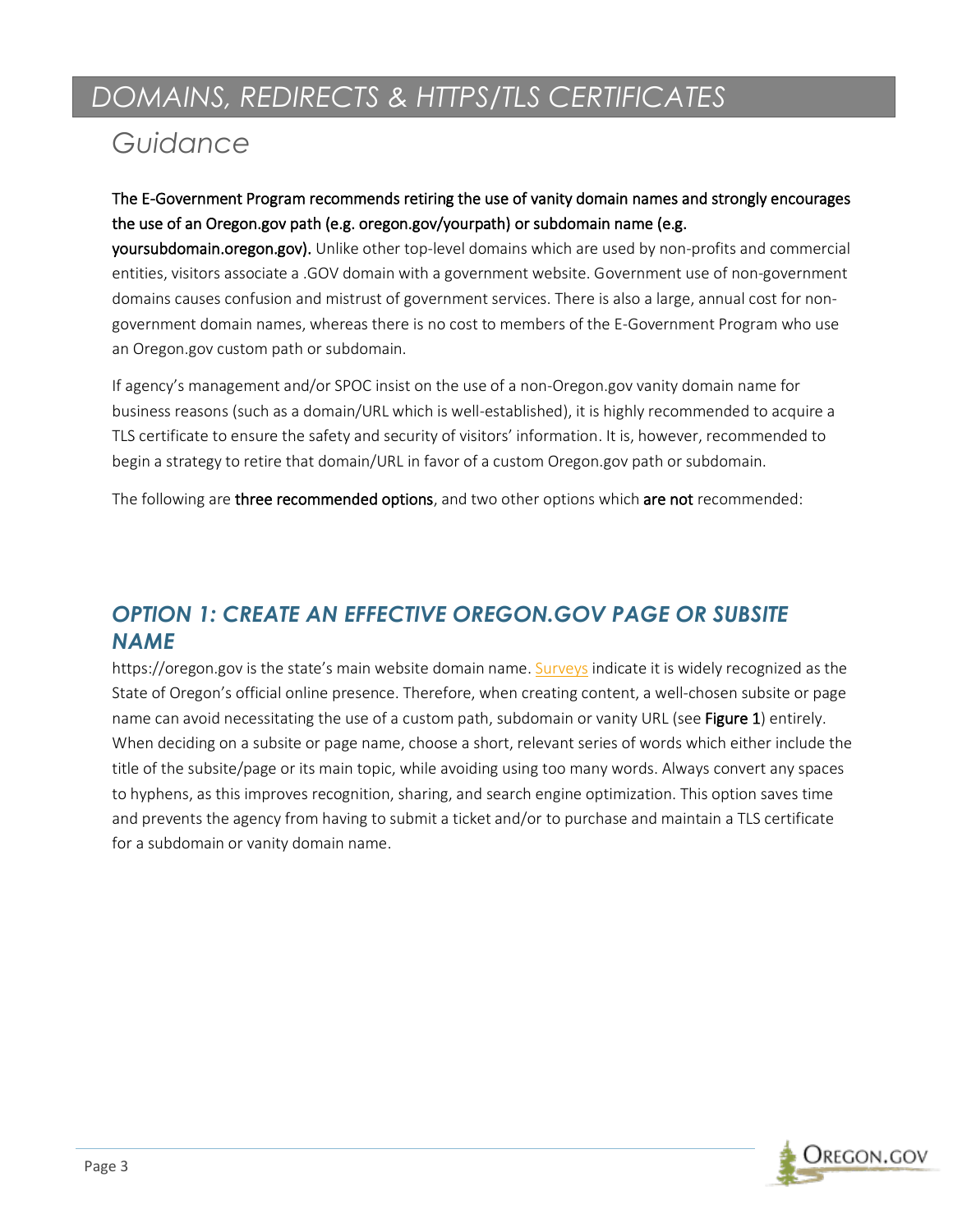#### **Figure 1: Creating a marketable Oregon.gov page name**

| E-Government Portal Advisory Br X +                                                                         |                                                                                                                                                                                                                                                                                                                                         |
|-------------------------------------------------------------------------------------------------------------|-----------------------------------------------------------------------------------------------------------------------------------------------------------------------------------------------------------------------------------------------------------------------------------------------------------------------------------------|
| C<br>Loregon.gov/epab/Page /E-Government-Program.aspx                                                       | ☆                                                                                                                                                                                                                                                                                                                                       |
| <b>SharePoint</b>                                                                                           | 2<br>to.                                                                                                                                                                                                                                                                                                                                |
|                                                                                                             |                                                                                                                                                                                                                                                                                                                                         |
| <b>OREGON.GOV</b><br><b>Board Members</b><br><b>Board Meetings</b><br><b>Contact Us</b><br>About<br>Reports | $\Omega$                                                                                                                                                                                                                                                                                                                                |
| Title:                                                                                                      |                                                                                                                                                                                                                                                                                                                                         |
|                                                                                                             | E-Government-Program                                                                                                                                                                                                                                                                                                                    |
| E-Government Portal Advisory Board                                                                          | Description:<br>The Oregon CIO's Electronic Government<br>Program helps Oregon government<br>provide online services to Oregon                                                                                                                                                                                                          |
| E-Government-Program<br>$\rightarrow$                                                                       | URL Name:                                                                                                                                                                                                                                                                                                                               |
|                                                                                                             | Pages/ E-Government-Program<br>.aspx                                                                                                                                                                                                                                                                                                    |
| <b>E-Government Program</b>                                                                                 | (Catalog-Item Reuse) Blank Catalog Item<br>(Catalog-Item Reuse) Catalog Item Image on Left<br>(Enterprise Wiki Page) Basic Page<br>(Error Page) Error<br>(OregonPublishingPageV4_5) 404 Page Not Found<br>(OregonPublishingPageV4_5) Home Page<br>(OregonPublishingPageV4_5) Search Results<br>(OregonPublishingPageV4_5) Standard Page |
|                                                                                                             | (OregonPublishingPageV4_5) Standard Page with Aside                                                                                                                                                                                                                                                                                     |

#### **Figure 2: Creating a marketable Oregon.gov subsite**

| E-Government Portal Advisory Bc X<br>$+$                                            | Ω                                                                                                              |
|-------------------------------------------------------------------------------------|----------------------------------------------------------------------------------------------------------------|
| oregon.gov/epab/E-Government-Program Pages/default.aspx                             |                                                                                                                |
|                                                                                     |                                                                                                                |
| <b>SharePoint</b>                                                                   | ö<br>?                                                                                                         |
|                                                                                     | Site Contents · New SharePoint Site                                                                            |
|                                                                                     | Title and Description<br>Title:                                                                                |
| <b>OREGON.GOV</b>                                                                   | E-Government Program<br>Description:                                                                           |
| <b>E-Government Program</b>                                                         | The Oregon CIO's Electronic Government<br>Program helps Oregon government provide<br>online services to Oregon |
| The Oregon CIO's Electronic Government<br>government provide online services to Ore | Web Site Address<br>URL name:<br>https://www-auth.oregon.gov/epab/ E-Government-Program                        |
|                                                                                     | <b>Template Selection</b><br>Select a template:                                                                |
|                                                                                     | Oregon                                                                                                         |
|                                                                                     | Oregon Starter Template v4.x                                                                                   |
| Alleip us improve! Was this page he                                                 |                                                                                                                |
|                                                                                     |                                                                                                                |
|                                                                                     |                                                                                                                |
| $-111$                                                                              | Starting template used for provisioning Oregon agency sites                                                    |

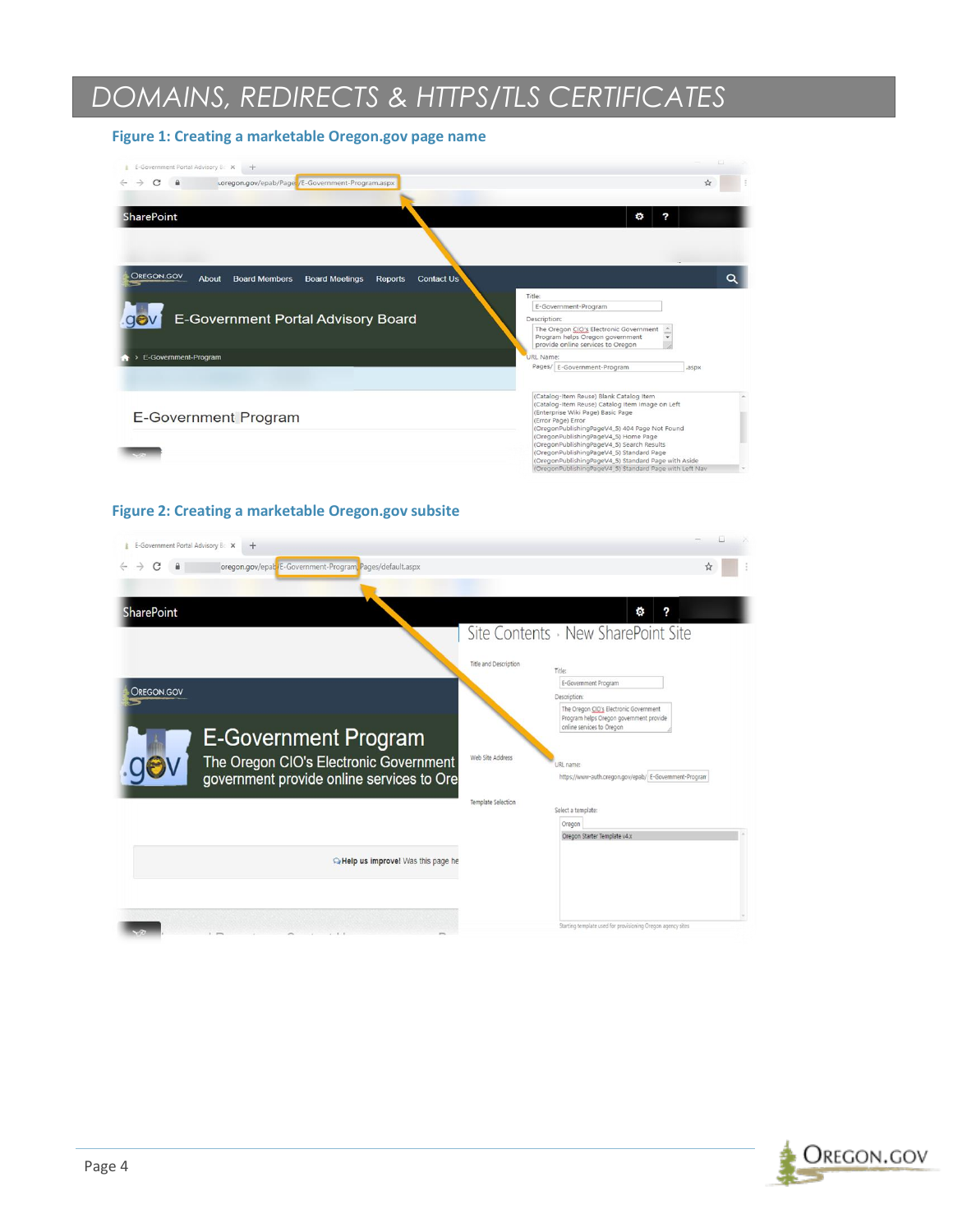### <span id="page-5-0"></span>*OPTION 2 : REQUEST A CUSTOM OREGON.GOV PATH AND A REDIRECT (FROM THE E-GOVERNMENT SERVICE DESK)*

If an agency requires a shorter URL than the full path to a page/document/subsite on its own website, it is best practice to first consider requesting a custom Oregon.gov path (*e.g. oregon.gov/yourpath*). Implementing an Oregon.gov custom path does not require an additional HTTPS/TLS certificate and visitors will associate the redirect with Oregon State Government. An agency can request a new, custom path at no cost barring it matches the following syntax: oregon.gov/\* and has not been previously reserved.

To request a custom path, visit <https://servicedesk.oregon.gov/redirect> and open a new service desk ticket. Be sure to include the desired path and the page/document where the visitor should be redirected to. An example might be:

*"Please create the custom path oregon.gov/[yourPathHere] and redirect it to oregon.gov/myAgency/pages/myPage.aspx."*

Note: The custom path is not case sensitive; however, your destination may be. Contact your technical team or hosting provider for more details.

### <span id="page-5-1"></span>*OPTION 3 : REQUEST A CUSTOM OREGON.GOV SUBDOMAIN NAME (FROM STATE DATA CENTER) AND A REDIRECT (FROM THE E-GOVERNMENT SERVICE DESK)*

Another option for a shorter URL is the use of an Oregon.gov subdomain (e.g. yoursubdomain.oregon.gov). This option requires additional setup and it is appropriate for some scenarios. A likely scenario is when a custom subdomain must also support/enable the use of other custom paths (*see Option 2*). For example, [https://servicedesk.oregon.gov](https://servicedesk.oregon.gov/) is the homepage for the service desk and <https://servicedesk.oregon.gov/redirects> leads to a specific form on the service desk website. Unless there

is a business reason, Option 1 should be used when possible over Option 3. Contact the E-Government Service Desk staff if you are unsure.

Implementing an Oregon.gov subdomain does not require a new HTTPS/TLS certificate and visitors will associate the redirect with Oregon State Government. An agency can request a new subdomain at no cost as long as it matches the following syntax: \*.oregon.gov. In order to request a subdomain, contact the State Data Center at [https://www.oregonsdc.org.](https://www.oregonsdc.org/) Be sure to include the desired subdomain name and the location of the CNAME<sup>3</sup> record. An example might be:

*"Please create the subdomain [yourSubdomainHere].oregon.gov and create a CNAME record pointing it to prd-sp.oregon-gl.com."*

<sup>&</sup>lt;sup>3</sup> Canonical Name record (CNAME) is a type of resource record in the DNS that maps one domain name to another.

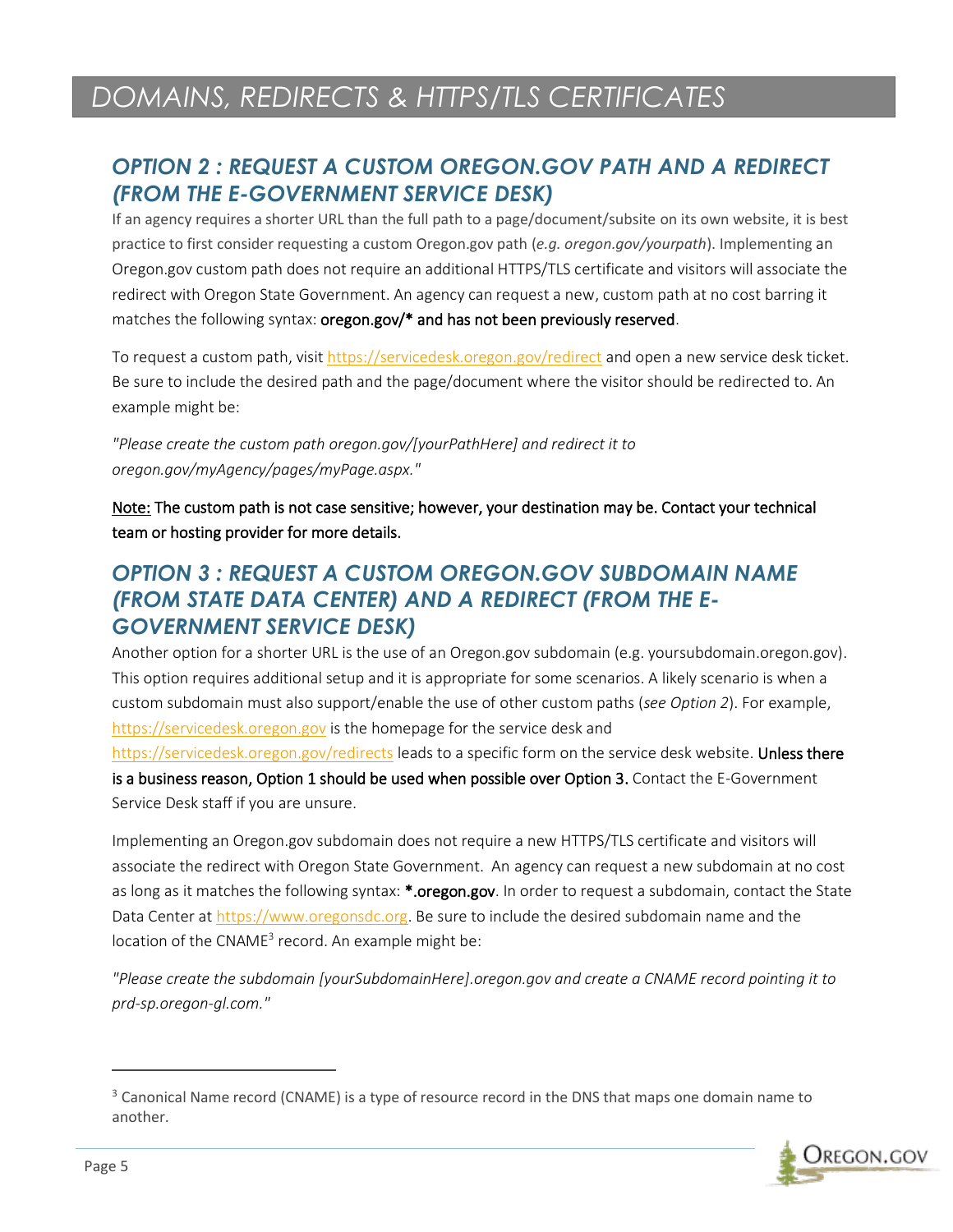Upon receiving confirmation the requested subdomain name has been created by the State Data Center, the agency must also submit a [redirect request](https://egovservicedesk.zendesk.com/hc/en-us/requests/new?ticket_form_id=208526) to the E-Government Service Desk<sup>4</sup>.

To request a redirect, visit<https://servicedesk.oregon.gov/redirect> and open a new service desk ticket. Be sure to include the newly-created subdomain name and the page/document where the visitor should be redirected. An example might be:

*"I have received confirmation from the State Data Center that my new Oregon.gov subdomain name [yourSubdomainHere].oregon.gov has been created. Please create a new redirect rule to oregon.gov/myAgency/pages/myPage.aspx. I need this redirect in place by [MM/DD/YYYY]"*

Redirect requests are fulfilled during maintenance windows which occur roughly every other week. Please plan for a two weeks for the redirect to be implemented.

### <span id="page-6-0"></span>*OPTION 4 : PURCHASE A VANITY DOMAIN NAME AND HTTPS/TLS CERTIFICATE (BOTH INCUR AN ANNUAL COST)*

Ultimately, the agency must make a business decision whether to create (or continue the use of) a vanity domain name. The E-Government Program does not recommend this approach and will only accommodate a redirect from external domain names when a TLS certificate is purchased through the State Data Center. TLS certificates purchased from external resources will not be installed on E-Government Program-affiliated web servers due to security risks. Failure to purchase a TLS certificate may result in the user experiencing a failure to redirect or a security [warning](https://support.google.com/webmasters/thread/2744857?hl=en) during the redirect, depending on the choice of web browser. See [Appendix C](#page-10-0) as an example of a Google Chrome browser security warning.

### <span id="page-6-1"></span>*OPTION 5 : VANITY DOMAIN NAME WITHOUT HTTPS/TLS CERTIFICATE*

The E-Government Program will no longer redirect vanity domain names without HTTPS/TLS certificates, because of security concerns. If the agency would like to keep HTTP redirects, the agency must institute their own redirect via their domain name registrar or through a server redirect managed by the agency or the State Data Center. In consultation with the State's [Cyber Security Services,](https://www.oregon.gov/das/OSCIO/Pages/Security.aspx) the E-Government Program does not recommend this option and encourages the agency to speak with its own Information Security professionals and its [Senior IT Portfolio Manager](https://www.oregon.gov/das/OSCIO/Pages/StrategyOfficers.aspx) from the Project Portfolio Performance (P3) team.

<sup>4</sup> For additional information on how to submit a ticket to the E-Government Service Desk Oregon Service Desk, see [Appendix E](#page-12-0).

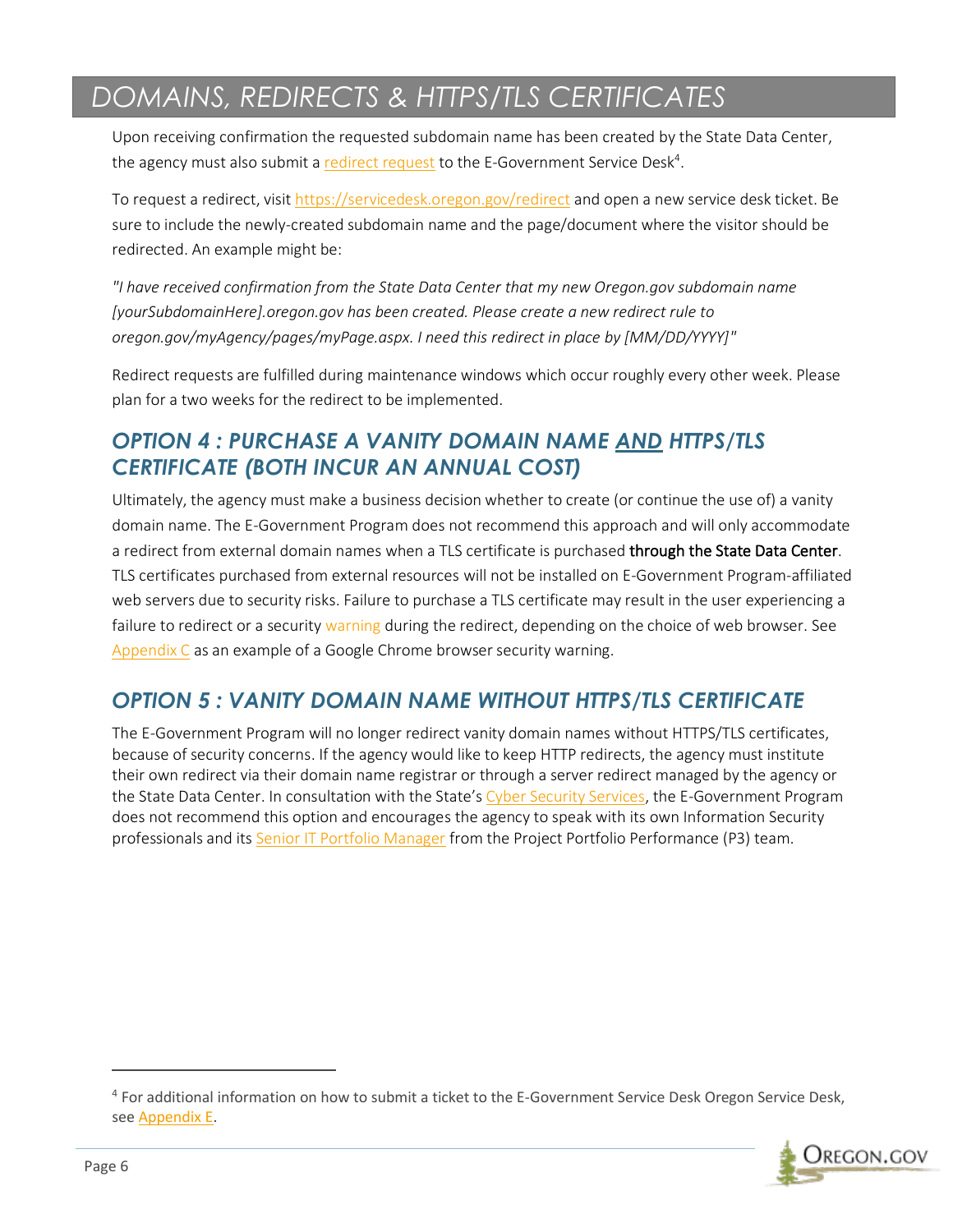### <span id="page-7-0"></span>*Appendix A – Benefits of using HTTPS across your website<sup>5</sup>*

### *WHAT IS HTTPS?*

While you are probably familiar with the HTTP part of a URL, you may not be as familiar with HTTPS. The added 'S' stands for Secure. This means the website uses a protocol called Transport Layer Security (TLS) to encrypt information going between the site and the user's computer. If an attacker intercepts this information, they can't read or change it.

You may also hear people commonly refer to HTTPS as SSL, which is an outdated version of TLS.

### *WHAT HTTPS LOOKS LIKE IN A BROWSER*

You can tell when a website's information is encrypted by looking at the address bar at the top of your browser. Depending on which browser you use, there may be a green padlock or shield icon on the left or right of the website address, and often the word 'secure' next to it. It is important to note that this means that your connection with the website is secure, rather than the website itself.

### *THE BENEFITS OF USING HTTPS*

There are several benefits to adding HTTPS to your website, and it does not cost much to implement.

#### **Trust in your website**

The public recognizes that a website marked secure is more trustworthy than one without. It shows your website's visitors — and potential customers — that you take their privacy seriously. According to Google's security blog, 81 of the top 100 websites globally use HTTPS by default.

However, some scammers take advantage of this by adding HTTPS to their website, to make it seem more legitimate. Remember that the green padlock shows that information is sent securely between the site and your computer. It does not mean that the website is safe.

#### **No browser warnings**

If your website does not have HTTPS, your visitors may get a warning message telling them that your site is not secure.

For example, when you visit a website or web page that doesn't use HTTPS on Chrome, it warns you that the connection isn't secure. A 'not secure' message displays in the address bar next to the URL. Chrome

<sup>&</sup>lt;sup>5</sup> "Benefits of Using HTTPS across Your Website." *CERT NZ*, www.cert.govt.nz/business/guides/secure-yourwebsite/benefits-of-making-your-website-use-https/.

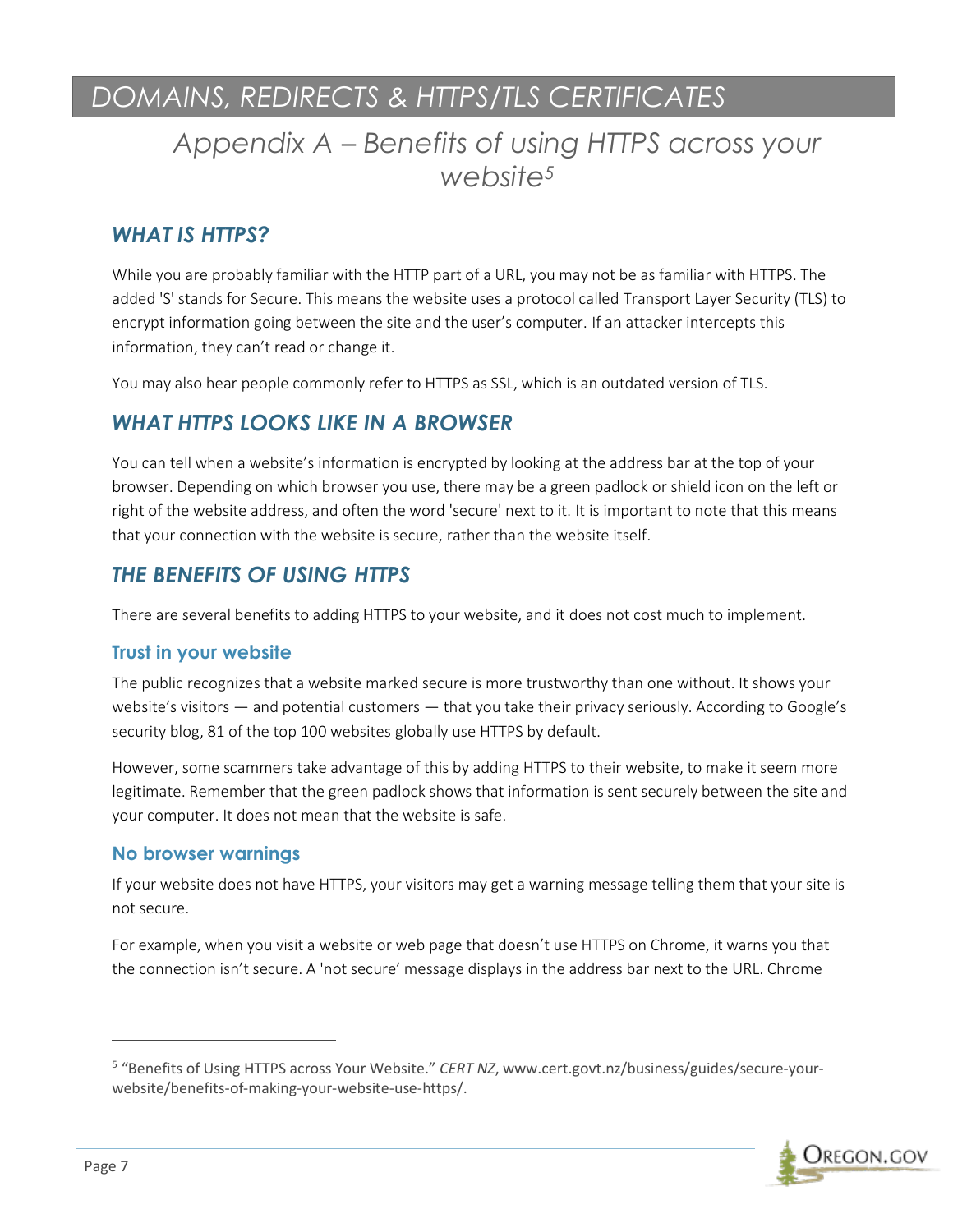started showing this message in October 2017, and Google's security blog reported that visits to these pages dropped by 23% over the following six months.

#### **Improved security**

Information on a webpage goes through several points between a browser and a web server. An attacker could intercept the information at any of the points along this path. By encrypting the information using TLS, you can stop them:

- Stealing your customer's data, or
- putting their own data onto your website.

If your site uses HTTP instead of HTTPS, an attacker could insert ads or malware into any of your webpages without your knowledge. Your customers could also unintentionally download this malware to their computers. This is known as a 'man-in-the-middle' attack.

#### **Better search ranking**

Search engines include the use of HTTPS as a factor when they are ranking your website in search results. This means that using HTTPS gives your website a boost in search results over similar sites that do not.

As more sites implement HTTPS over time, it will become obvious if your website does not have it — and it'll be harder for your customers to find.

### *IMPLEMENTING HTTPS*

To make your website use TLS you will need a digital certificate, called a TLS certificate (also commonly referred to as an SSL certificate).

If you have technical support staff, talk with them about moving to HTTPS. If you manage your own website, ask your hosting company if they provide SSL/TLS certificates. If they do, they can probably help you implement it as well.

They will need to:

- Get and implement an SSL/TLS certificate for you
- Add a permanent redirect to your site (from HTTP to HTTPS)
- Update any links to third party scripts to include HTTPS.

You will need to:

- Update any links inside the content to include HTTPS. This includes links to images, downloads, and tools
- Set a reminder for a month before the certificate expires. This will make sure you renew it in plenty of time, and avoid letting it run out.

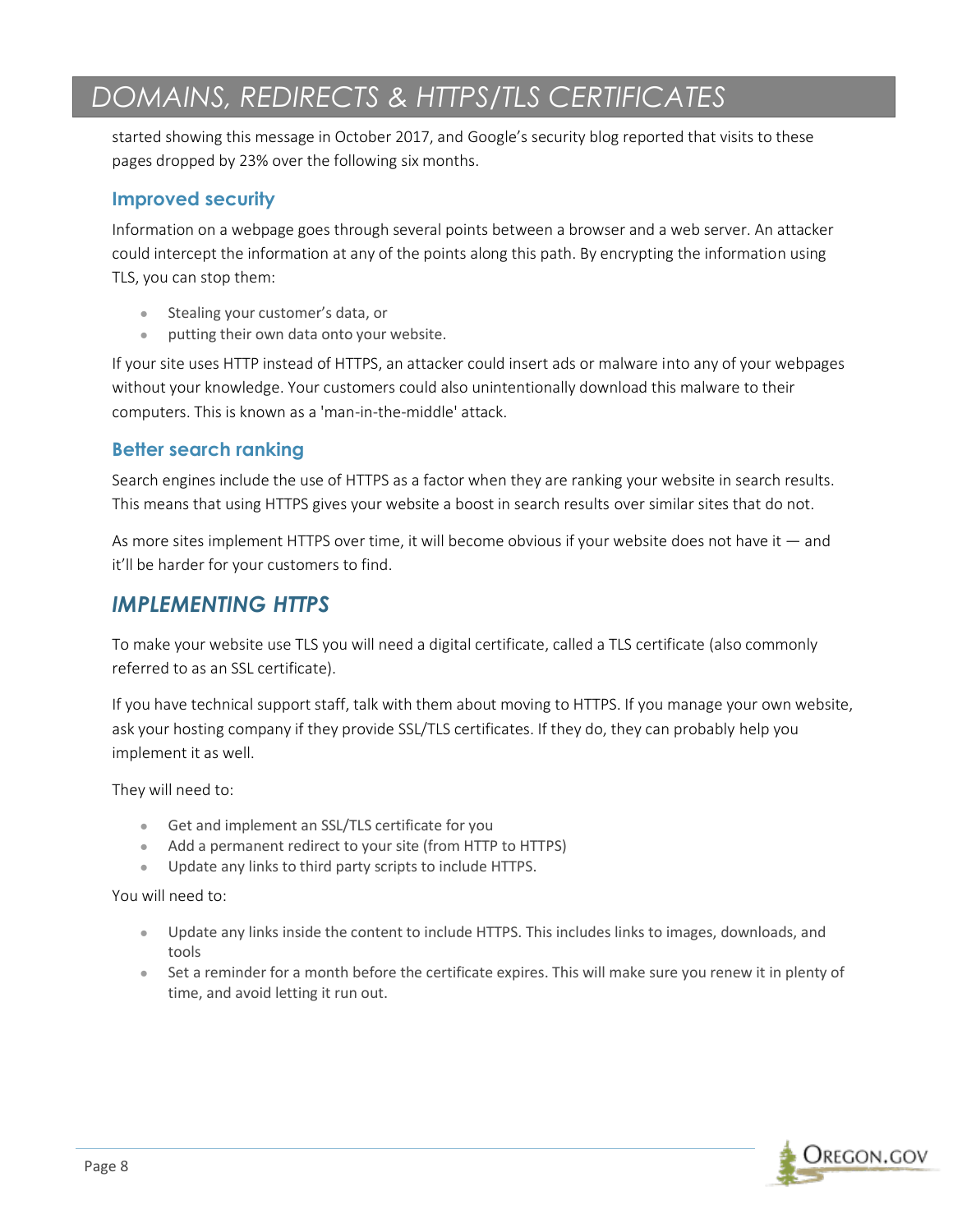### *Appendix B - Definitions*

### <span id="page-9-0"></span>*TRANSPORT LAYER SECURITY*

Transport Layer Security, or TLS, is an updated, more secure, version of a Security Socket Layer (SSL). TLS is a widely adopted security protocol designed to facilitate privacy and data security for communications over the Internet. A primary use case of TLS is encrypting the communication between web applications and servers, such as web browsers loading a website (see **Figure 3**). A visitor to a web page will know it has a TLS if it includes *https://* in the URL. See Appendix A for additional information regarding the benefits of using HTTPS.

#### **Figure 3: How TLS works**



#### [©TosHost LTD](https://toshost.com/)

### *VANITY DOMAIN NAME*

The core function of a vanity domain name is to help simplify a complicated URL. The goal is to help the potential visitors to remember the site URL (see **Figure 4**).

#### **Figure 4: Example of a vanity domain name**



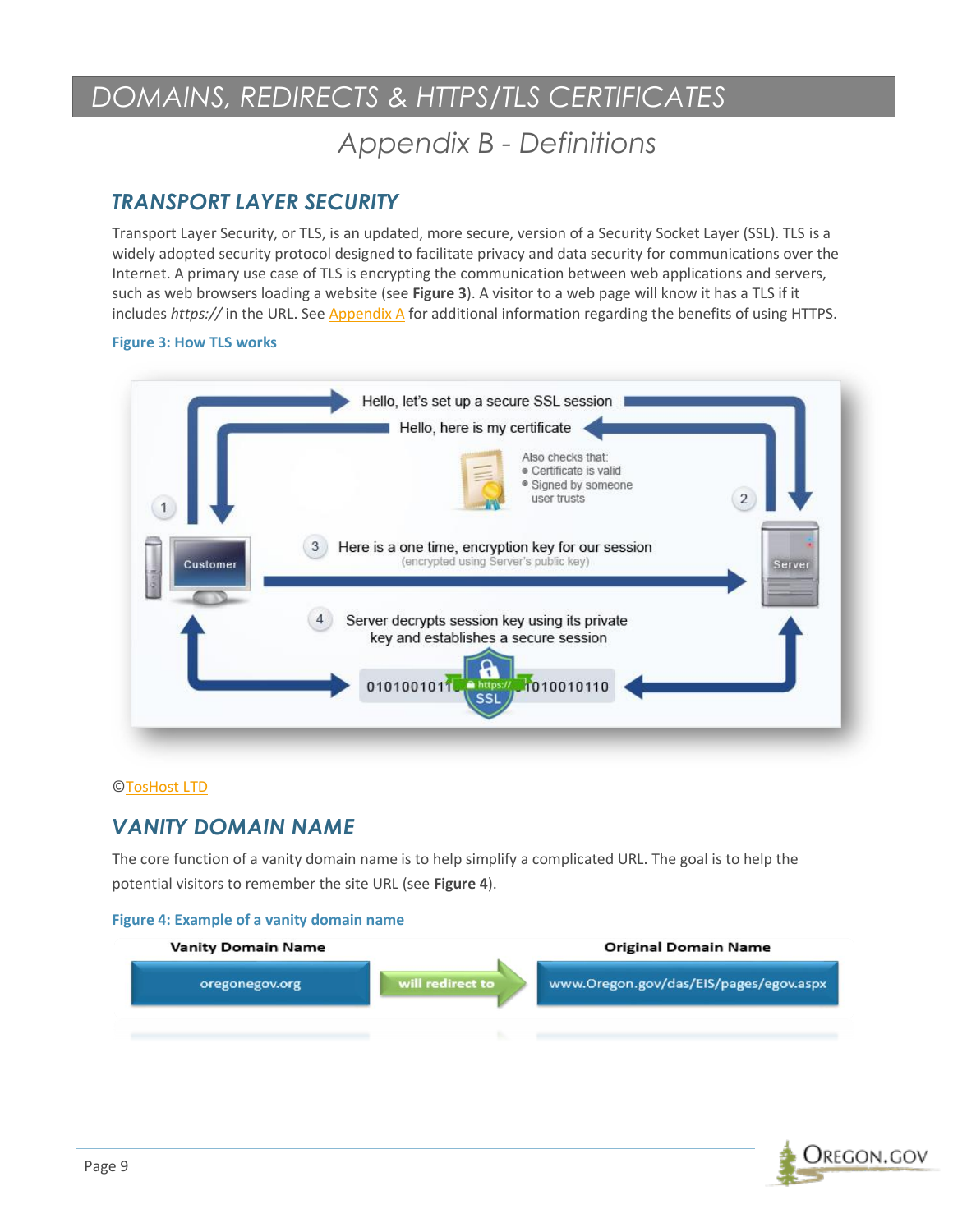# *Appendix C – Sample Error Message*

<span id="page-10-0"></span>If the vanity domain does not have a TLS certificate, visitors may experience an error message. For example, as seen in **Figure 5**, in order for visitors to be successfully redirected from https://www.error.org to the original domain name, www.error.org needs to have a valid TLS certificate.

**Figure 5: Example of sample error message if vanity domain does not have a TLS certificate**

| (i)                           |                                                                                                                                                                           |
|-------------------------------|---------------------------------------------------------------------------------------------------------------------------------------------------------------------------|
|                               | Your connection is not fully secure                                                                                                                                       |
|                               | This site uses an outdated security configuration, which may expose your information (for<br>example, passwords, messages, or credit cards) when it is sent to this site. |
| NET::ERR_SSL_OBSOLETE_VERSION |                                                                                                                                                                           |
| Advanced                      | <b>Back to safety</b>                                                                                                                                                     |

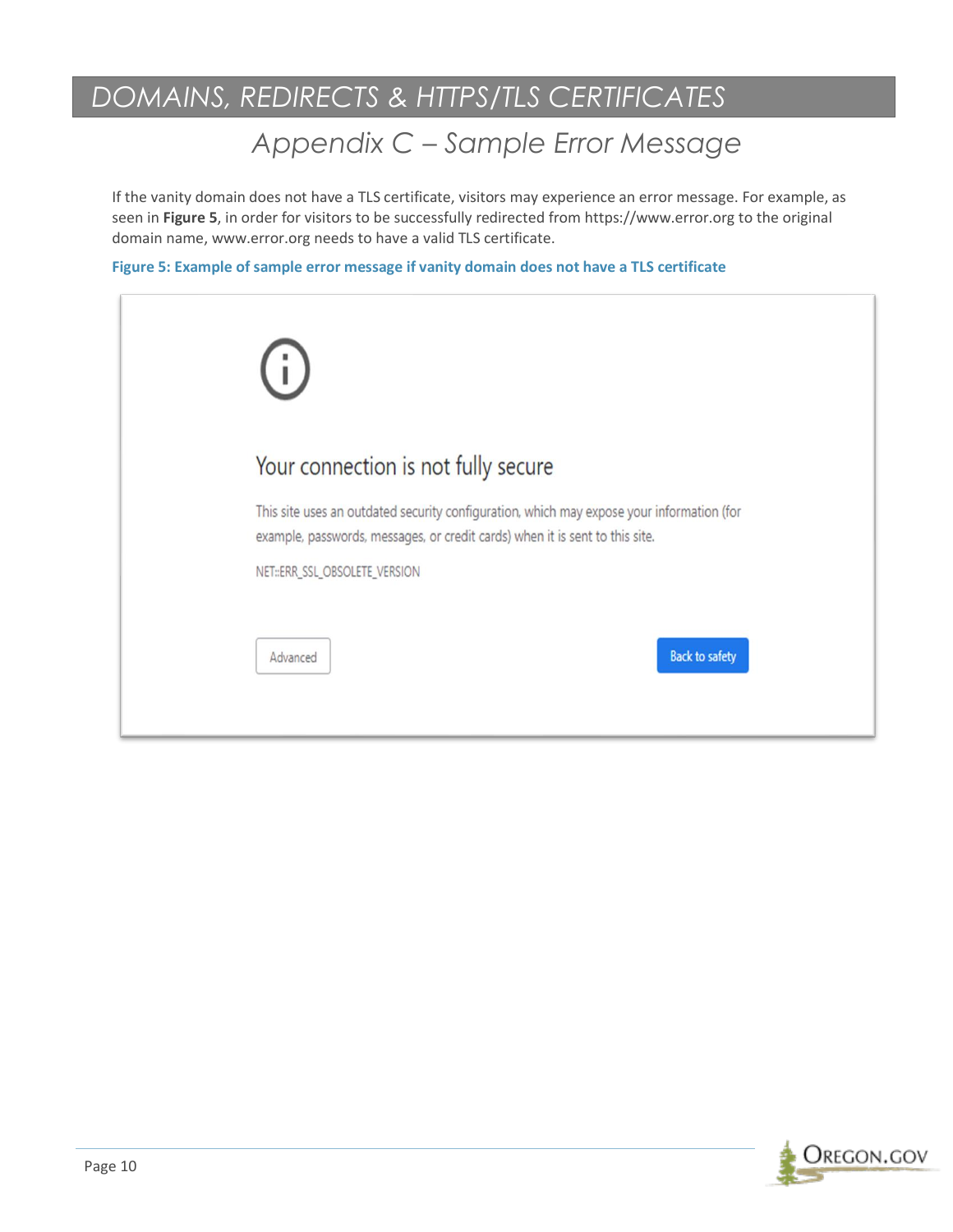# *Appendix D – Uniform Resource Locator (URL)*

<span id="page-11-0"></span>Anytime someone clicks a link on a website or types in a web address into the browser, it is a Uniform Resource Locator (URL). A web browser requests pages from web servers by using a URL.

#### **Figure 6: Uniform Resource Locator syntax rules**



[©CodebridgePlus](https://codebridgeplus.com/html-uniform-resource-locators/)

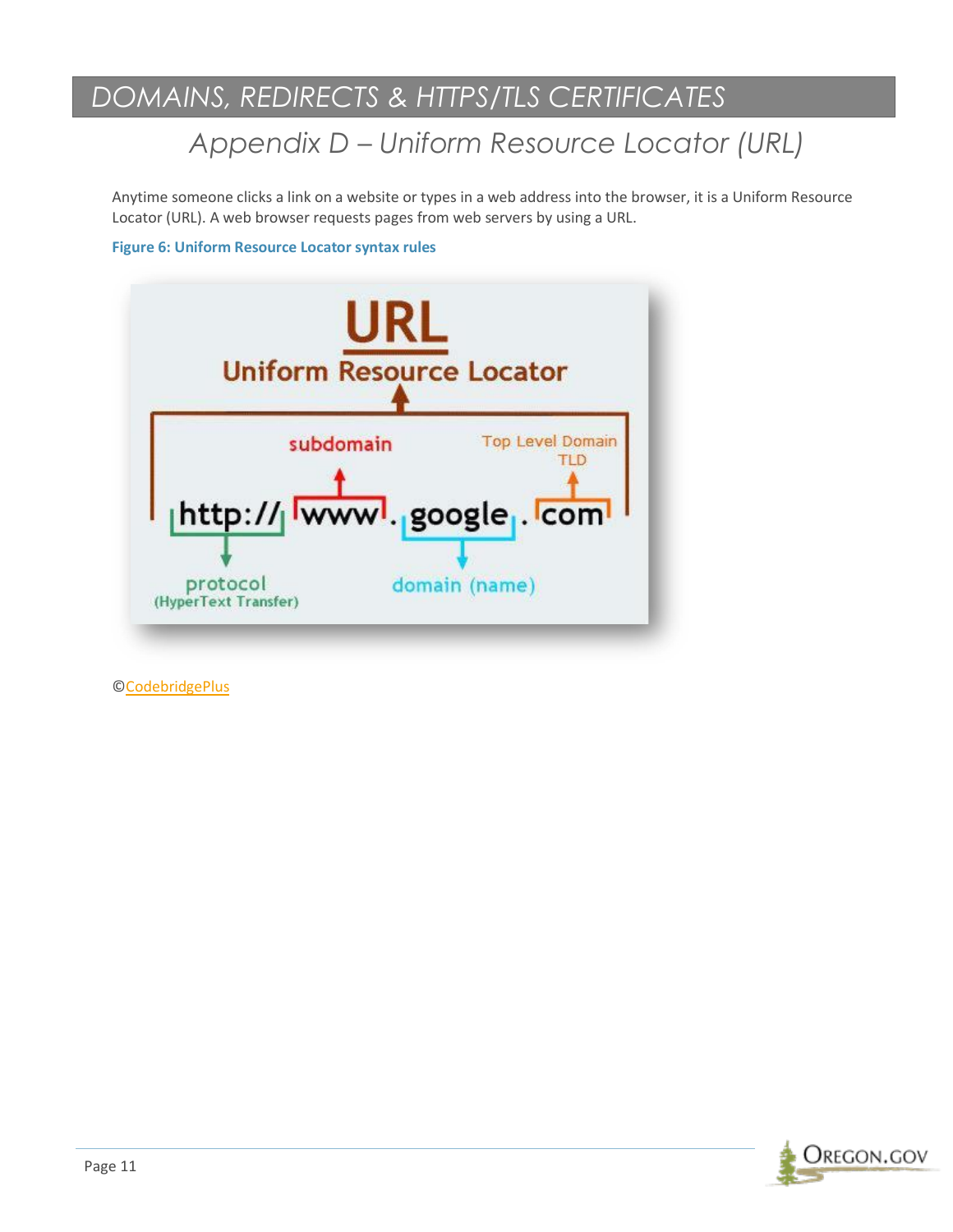### <span id="page-12-0"></span>*Appendix E – Submitting an E-Government Service Desk Request*

You will need a Service Desk login and password to submit a request. You can set one up from the main login screen at https://servicedesk.oregon.gov if you do not already have one.

Once logged in, use the 'Submit a request' link in the upper right of the homepage.



**Complete the ticket form labeled Redirect Request** and select "Submit." This creates a ticket at the E-Government Service Desk. You will receive automatic email notifications when the ticket is created and whenever it is updated. You can review the status of your submitted tickets at any time by selecting your name in the upper right corner and selecting the "My Activities" menu option.